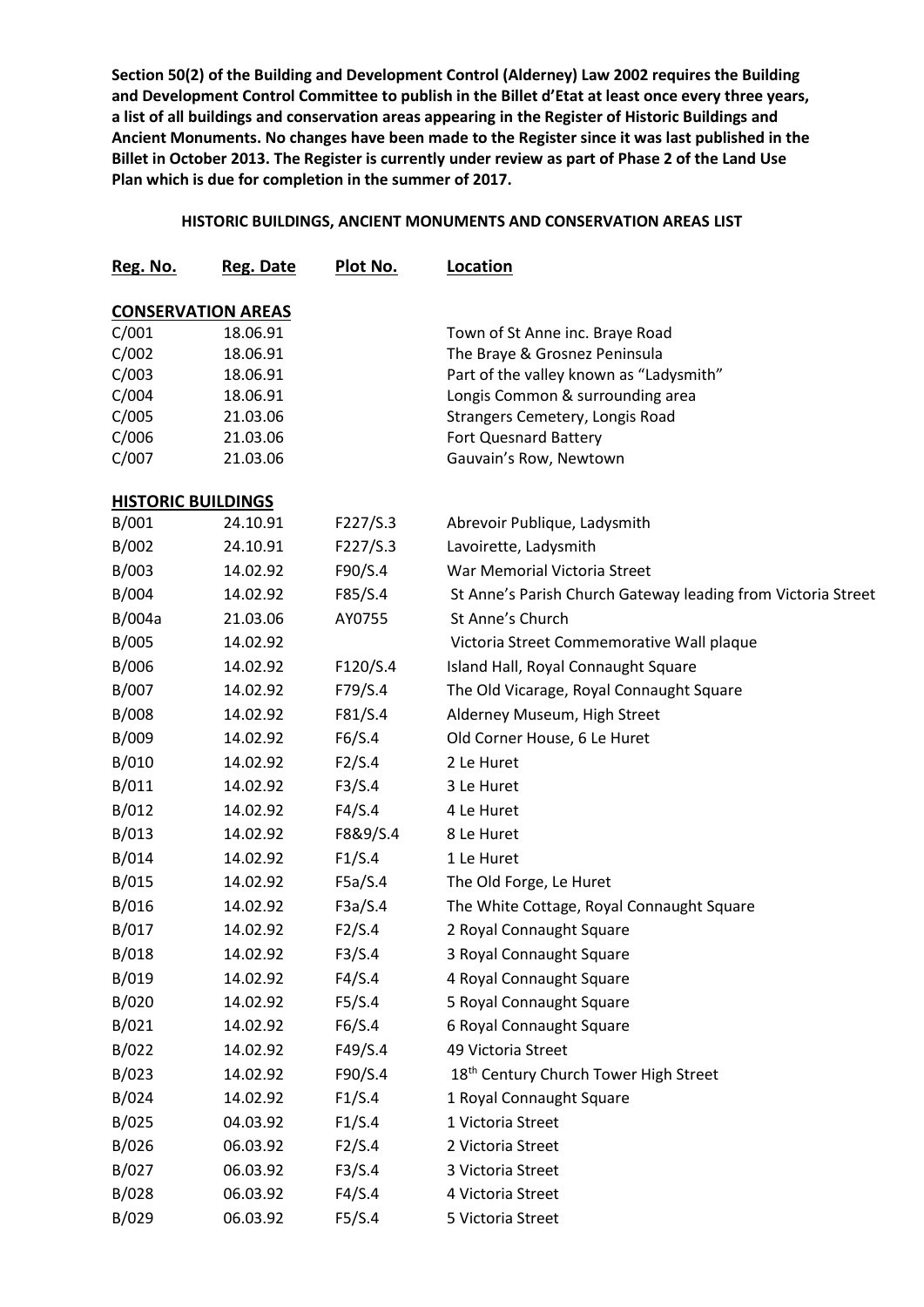| B/030 | 06.03.92 | F6/S.4      | 6 Victoria Street                   |
|-------|----------|-------------|-------------------------------------|
| B/031 | 06.03.92 | F7/S.4      | 7 Victoria Street                   |
| B/032 | 06.03.92 | F9/S.4      | 9 Victoria Street                   |
| B/033 | 06.03.92 | F54/S.4     | 54 Victoria Street                  |
| B/034 | 03.04.92 | F10/S.4     | 10 Victoria Street                  |
| B/035 | 03.04.92 | F11/S.4     | 11 Victoria Street                  |
| B/036 | 03.04.92 | F12/S.4     | 12 Victoria Street                  |
| B/037 | 03.04.92 | F13/S.4     | 13 Victoria Street                  |
| B/038 | 03.04.92 | F14/S.4     | 14 Victoria Street                  |
| B/039 | 03.04.92 | F15/S.4     | 15 Victoria Street                  |
| B/040 | 03.04.92 | F16/S.4     | 16 Victoria Street                  |
| B/041 | 03.04.92 | F17/S.4     | 17 Victoria Street                  |
| B/042 | 03.04.92 | F97/S.4     | North Star, Victoria Street         |
| B/043 | 03.04.92 | F21/S.4     | 21 Victoria Street                  |
| B/044 | 03.04.92 | F22/S.4     | 22 Victoria Street                  |
| B/045 | 03.04.92 | F23/S.4     | 23 Victoria Street                  |
| B/046 | 03.04.92 | F24/S.4     | 24 Victoria Street                  |
| B/047 | 03.04.92 | F25/S.4     | 25 Victoria Street                  |
| B/048 | 03.04.92 | F26/S.4     | 26 Victoria Street                  |
| B/049 | 03.04.92 | F35/S.4     | 35 Victoria Street                  |
| B/050 | 03.04.92 | F36/S.4     | 36 Victoria Street                  |
| B/051 | 03.04.92 | F37/S.4     | 37 Victoria Street                  |
| B/052 | 03.04.92 | F38/S.4     | 38 Victoria Street                  |
| B/053 | 03.04.92 | F39/S.4     | 39 Victoria Street                  |
| B/054 | 10.04.92 | F40/S.4     | 40 Victoria Street                  |
| B/055 | 10.04.92 | F42/S.4     | 42 Victoria Street                  |
| B/056 | 10.04.92 | F47/S.4     | 47 Victoria Street                  |
| B/057 | 10.04.92 | F46/S.4     | 46 Victoria Street                  |
| B/058 | 10.04.92 | F50/S.4     | 50 Victoria Street                  |
| B/059 | 10.04.92 | F53/S.4     | 53 Victoria Street                  |
| B/060 | 10.04.92 | F53a/S.4    | 53a Victoria Street                 |
| B/061 | 10.04.92 | F54a/S.4    | 54a Victoria Street                 |
| B/062 | 10.04.92 | F55/S.4     | 55a Victoria Street                 |
| B/063 | 10.04.92 | F55b/S.4    | 55b Victoria Street                 |
| B/064 | 10.04.92 | F56/S.4     | 56 Victoria Street                  |
| B/065 | 10.04.92 | F31/S.4     | 31 Victoria Street                  |
| B/066 | 10.04.92 | F20/S.4     | 20 Victoria Street                  |
| B/067 | 10.04.92 | F41/S.4     | 41 Victoria Street                  |
| B/068 | 16.04.92 | F147/8/9    | Les Mouriaux House                  |
| B/070 | 16.04.92 | F6B/7/S.4   | 7 Queen Elizabeth II St             |
| B/071 | 16.04.92 | F2,2a,2b,55 | Sauchet House, 2 Venelle de Sauchet |
| B/073 | 16.04.92 | F9/S.4      | 9 Queen Elizabeth II St             |
| B/074 | 16.04.92 | F11/S.4     | 11 Queen Elizabeth II St            |
| B/075 | 16.04.92 | F5/S.4      | 5 Queen Elizabeth II St             |
| B/076 | 16.04.92 | F4/S.4      | 4 Queen Elizabeth II St             |
| B/077 | 16.04.92 | F2/S.4      | 2 Queen Elizabeth II St             |
| B/079 | 16.04.92 | F164/S.4    | 1720 House, Church St               |
| B/080 | 16.04.92 | F4/S.4      | 4 Church Street                     |
| B/090 | 30.04.92 | F10/S.4     | 10 High Street                      |
| B/091 | 30.04.92 | F38/S.4     | 38 High Street                      |